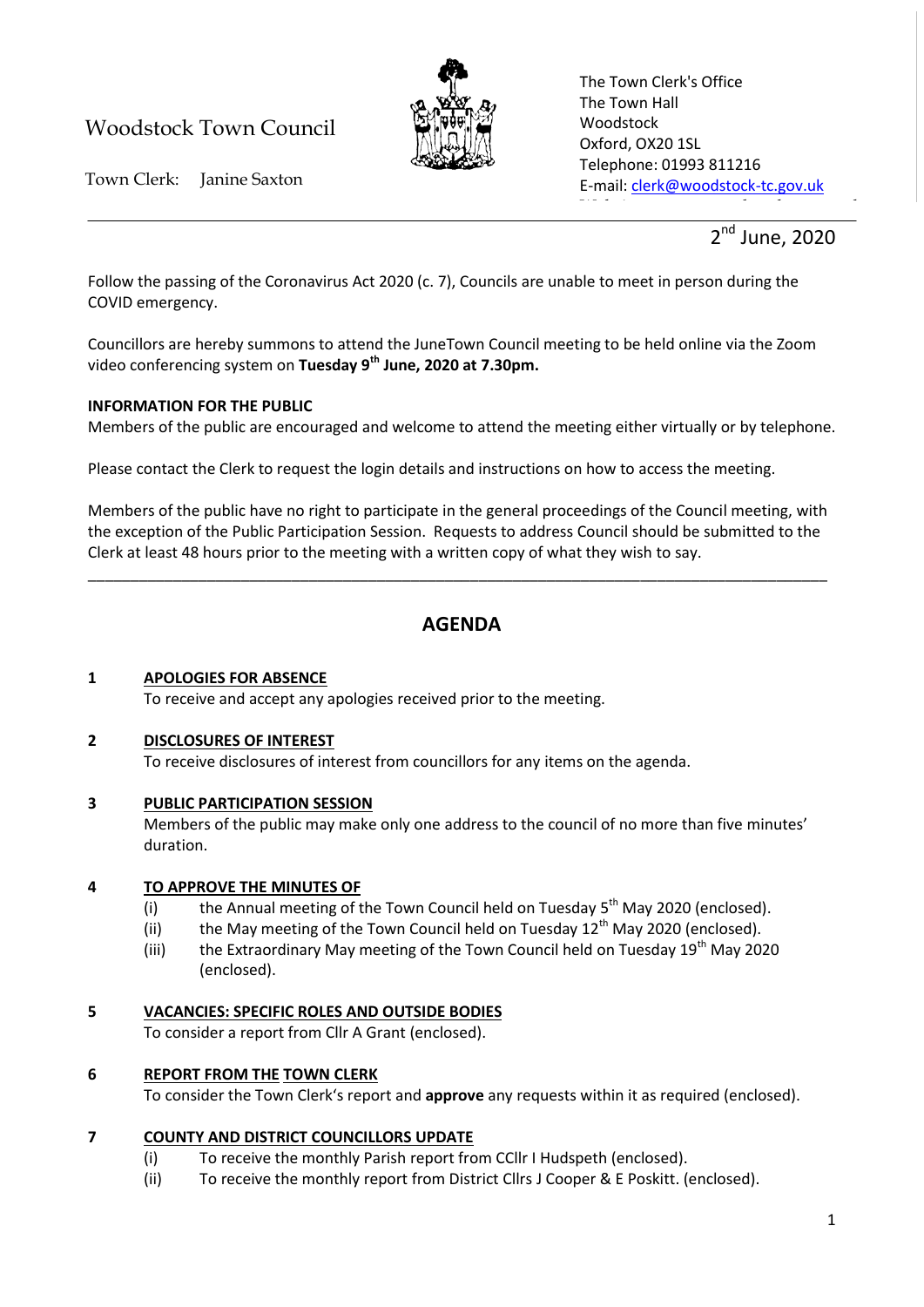#### **8 COMMUNICATIONS**

To receive such communications as The Mayor may wish to lay before the council.

### **9 QUESTIONS**

To receive any questions on Council business submitted to the Clerk within the specified timescale.

## **10 MOTIONS PRESENTED TO COUNCIL**

No motions received.

### **11 PLANNING**

To **agree** comments to be submitted to West Oxfordshire District Council in respect of the following planning applications:-

- a) Ref: APPLICATION NO: 20/01179/HHD Pine Cottage, 46 Hill Rise, Woodstock Erection of single storey extension and detached carport and outbuilding.
- b) Ref: APPLICATION NO: 20/01161/HHD Damson House, 18B Hensington Close, Woodstock Alterations and erection of first floor front extension and insert rooflights over rear kitchen single storey roof.
- c) Ref: APPLICATION NO: 20/01246/FUL 24 Park Street, Woodstock Erection of a new dwelling

### **12 REPORT OF THE RESPONSIBLE FINANCIAL OFFICER – JUNE 2020**

To receive and consider the report of the Responsible Financial Officer.

- (i) To receive the list of payments for May (enclosed) Recommendation: That the Council resolve that the list of payments totalling £14,364.83 made in the month of May 2020 be received and **approved**.
- (ii) Bank Reconciliation Statements (enclosed) To receive and **approve** the bank reconciliation statements for May 2020
- (iii) Summary and Detailed Income & Expenditure Statements (enclosed). To receive and **approve** the summary and detailed income & expenditure statements for May 2020
- (iv) Internal Auditor Report 2019/20 ( enclosed ) To consider and **approve** the Internal Audit report for financial year 2019/20 and note the year end observations
- (v) Accounts for financial year 2019/20 (enclosed ) To consider and **approve** the accounts for the financial year 2019/20
- (vi) Annual Governance and Accountability Return 2019/20 (enclosed ) To consider and **approve** section 1 ( Annual Governance statement 2019/20) To consider and **approve** section 2 (Accounting statements 2019/20 )
- (vii) Consolidated Bank statement 31st March 2020( enclosed ) To receive and **approve** the consolidated bank statement 31st March 2020